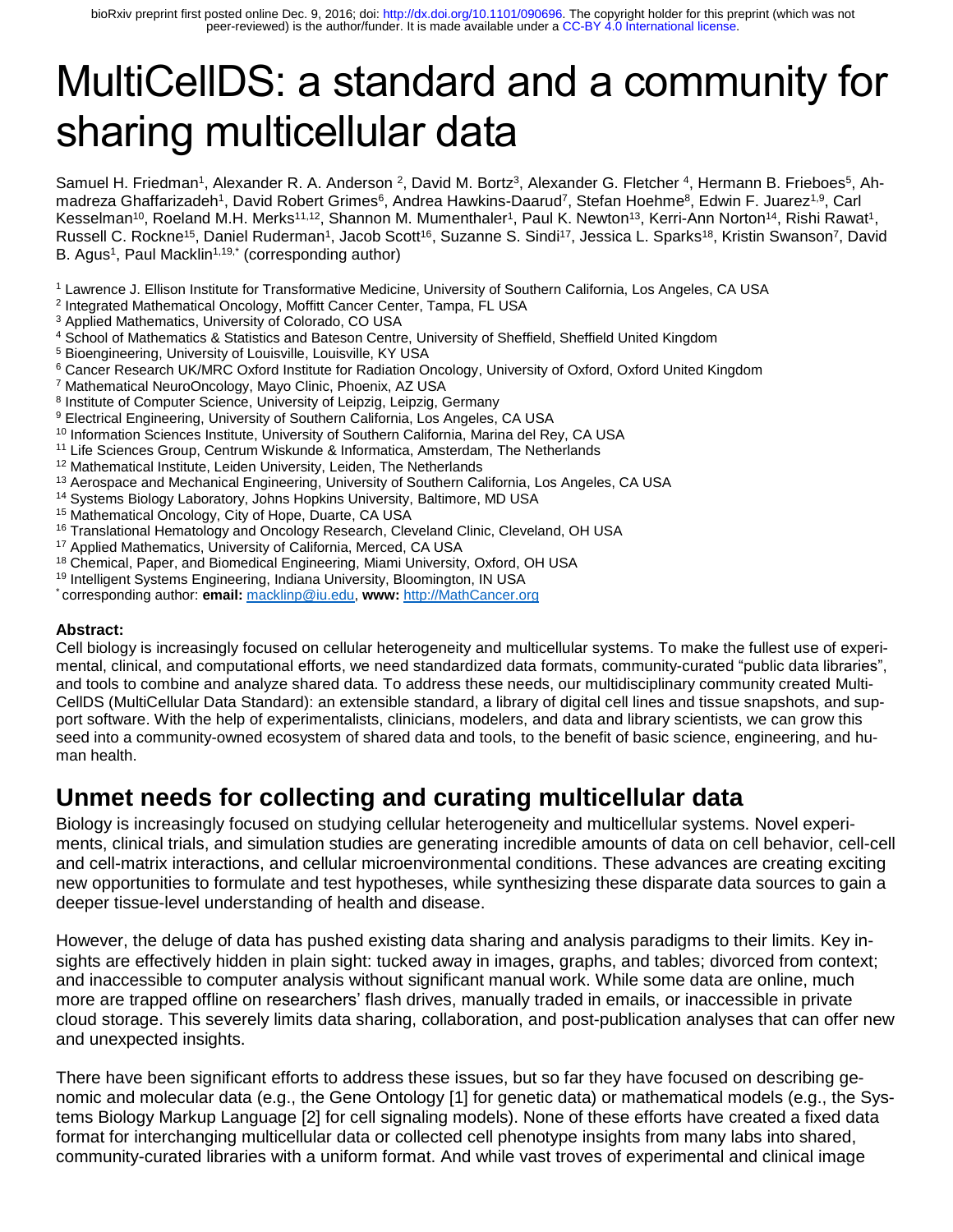data are available online to drive machine learning, we lack a standardized way to record extracted features, such as cell positions, sizes, shapes, and immunohistochemical stain statuses. Moreover, our lack of standardized data prevents us from directly linking between experimental and computational model systems, while also hindering our efforts to reconcile experimental and simulation results against clinical knowledge. With standardized data, would could directly couple experimental, computational, and clinical workflows, develop unified tools, and exchange insights. This would be bring key aspects of information science to multicellular biology, while facilitating reproducibility. See **Figure. 1.**

To address these unmet needs, we developed the MultiCellular Data Standard (MultiCellDS), a communitydriven project [3] that facilitates the quantitative recording of the cellular microenvironment and phenotype in the form of digital cell lines and digital snapshots. Community-curated, centralized repositories of standardized data will pave the way to new data workflows and pipelines that will revolutionize the way we collaborate and learn in multicellular biology. By sharing standardized data—with formats that work for experimental, clinical, and computational models systems—we can work together to bridge the knowledge divide between molecular cell biology and the phenotypes of multicellular systems, tissues, organisms, and patients.

[Figure 1: Integration of experimental, clinical, and computational workflows with standardized data]

[Box 1: Glossary of key terms (see below)]

## **A community-driven project**

To jump start the project, a core team—consisting of a cancer biologist, a mathematical modeler, data scientists, and a medical oncologist—drafted a working prototype of the data standard. To ensure that the standard could adapt to the diverse needs of the experimental, computational, and clinical communities, we assembled a group of invited "reviewers" (over thirty members spanning multiple disciplines, at institutions in the US and Europe) to critique the nascent standard and suggest improvements in three rounds of review. The invited reviews were supplemented by public talks and reviews to get feedback from the broader research community. The core team was responsible for leading the reviews, incorporating all feedback, and coordinating data and software contributions. This structure—a core team accountable to a skilled, multidisciplinary panel of reviewers—helped to balance the needs for extensive community feedback and involvement with the needs for fast and iterative development.

#### *Use cases to drive development*

Each round of review was driven by a set of use cases: to represent cell phenotype measurements as *digital cell lines* (round 1); to record simulation and experimental data as *digital snapshots* (round 2); and to record segmented pathology data and de-identified clinical annotations in digital snapshots (round 3). These terms are defined in Box 1 and the descriptions below. Each round of review iteratively refined the data standard until we could complete the use cases. This helped ensure that the standard was not just a theoretical dictionary of terms, but a workable data language. Tackling unexpected problems suggested new data elements and metadata that could never have been anticipated purely through brainstorming and committee meetings. As a side effect, this process helped populate an initial "public library" of data, while driving software development for data analysis, visualization, and simulation.

## **Digital snapshots: flash-freezing multiscale biology**

Biological systems are typically observed or simulated at discrete, sampled times. Digital snapshots allow us to "freeze" these systems at a single time point and systematically record their states. Each snapshot begins with metadata: information on who generated the data and how (provenance) and other relevant details. A snapshot then records the microenvironmental context (e.g., oxygen concentration), either spatially or as average values. The snapshot closes with the multicellular data: e.g. cell positions, their phenotypes (at scales ranging from receptor status to gross behavior and morphology), and their types, if known (Figure 2). We use the same data elements for *in vitro*, *in vivo*, and *in silico* systems to facilitate interdisciplinary work.

[Figure 2. Digital snapshot overview]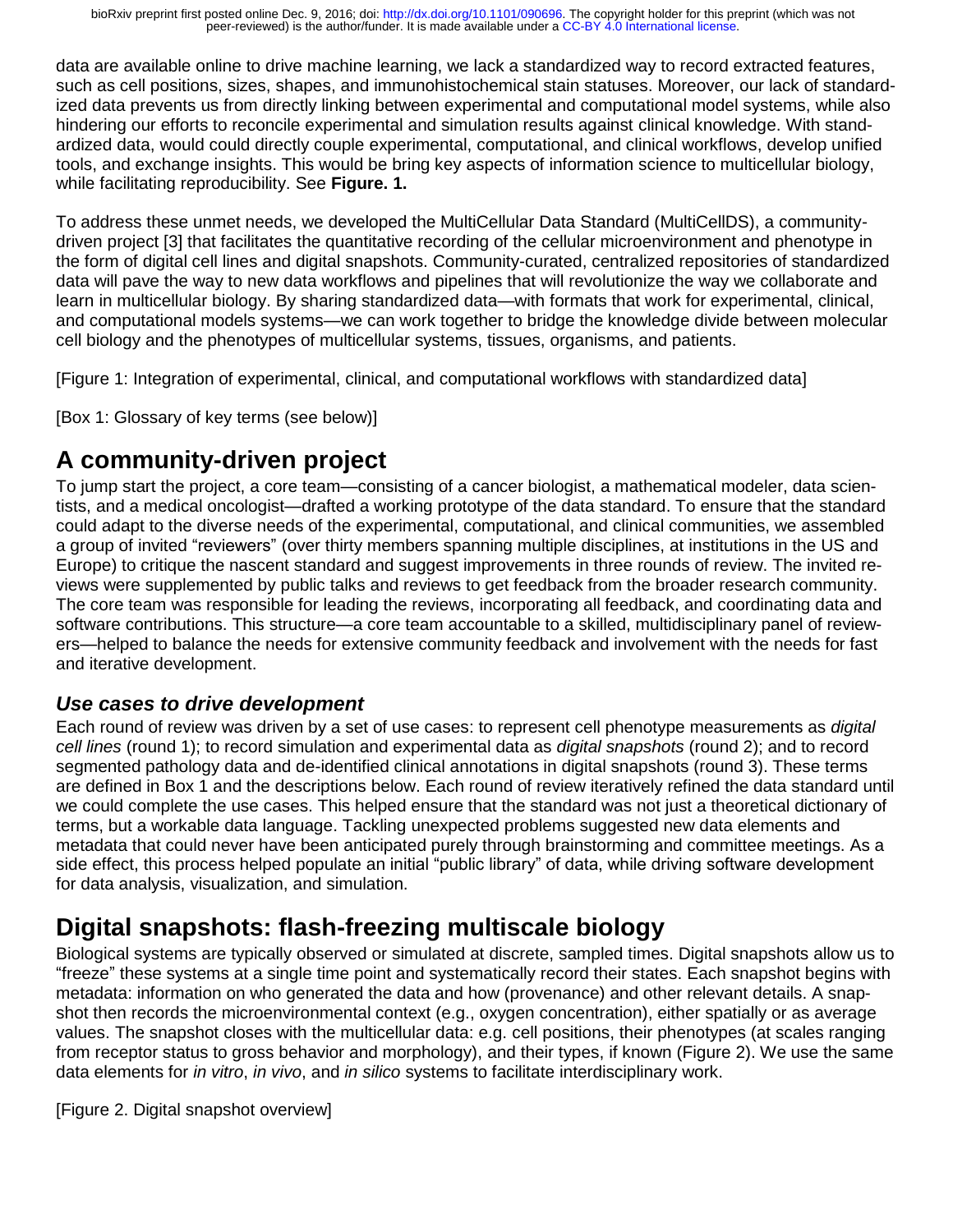peer-reviewed) is the author/funder. It is made available under a [CC-BY 4.0 International license.](http://creativecommons.org/licenses/by/4.0/) bioRxiv preprint first posted online Dec. 9, 2016; doi: [http://dx.doi.org/10.1101/090696.](http://dx.doi.org/10.1101/090696) The copyright holder for this preprint (which was not

## **Digital cell lines: putting cell phenotype in context**

By analyzing time series of digital snapshots, we can quantitate cell phenotype and correlate it with microenvironmental conditions. A digital cell line collects such measurements for a single cell type as phenotype datasets, allowing systematic recording of cell behavior in a single microenvironmental context (e.g., under normoxic culture conditions). To better systemize our current knowledge while exposing missing data, we cluster cell phenotype in several functional groups: cell cycling, cell death, mechanics, adhesion, motility, pharmacodynamics, secretion and uptake processes, and cell size/mass/morphology. A digital cell line can contain many phenotype datasets if it has been studied in many conditions, and each phenotype dataset can expand as our knowledge increases. Each phenotype dataset is matched to a description of the microenvironmental context, and it can be extended to embed any scale of data, such as "omics" data (Figure 3).

[Figure 3: Digital cell line overview]

[Box 2: Versioning, collections, and curation.]

#### **A public library of digital cell lines and tissue snapshots**

While testing and refining the data standard, we nucleated a "public library" of open data. To test whether digital cell lines could work beyond human cancer cell lines, we created digital cell lines for murine lymphoma, endothelial cells (to demonstrate highly motile, non-cancerous cells), yeast (our first non-mammalian cells), and bacteria (our first prokaryotic cell lines). Beyond "standardized" cell lines like MCF-7, we also created patientderived digital cell lines for glioblastoma multiforme [4] and ductal carcinoma *in situ* of the breast [5]. In the course of creating over 200 digital cell lines, we demonstrated that the hierarchical phenotype dataset structure could scale from basic (e.g., parameters derived from ATCC culture protocol documents [6]) to extremely detailed (e.g., MCF-10A and MDA-MB-231 lines derived from a multi-institution study [7]). We also seeded the library with digital snapshots, including reference cancer simulation datasets from [8] and [9] and segmented breast cancer pathology images [10], including patient clinical annotations. Over the next several years, we plan to drastically extend this public library to include segmented TCGA pathology data [11] and segmented mouse liver data [12]. This entire library—stored in a centralized repository called MultiCellDB (multicellular database; see [http://portals.MultiCellDS.org\)](http://portals.multicellds.org/)—is freely available under the CC BY 4.0 license.

#### **Incentivizing good behavior: Rewarding contribution via attribution**

There are three major types of contributions for community-curated data in MultiCellDB: generating the original data or measurements; performing data analysis or transformation; and actively curating the data (potentially from many sources!). All three types of contributions are essential, and they should be tracked in the provenance for reproducibility, transparency, and proper attribution. Moreover, the software tools used for data analyses and transformations need to be properly recorded. When a digital cell line or snapshot is used in a later publication, it is essential to record this chain of contributions, not only for reproducibility, but also to incentivize future contributions. Succinctly citing a chain of contributions is challenging, but we propose the following form:

"We used digital cell line MCF-7 [*refs1*] version *n1* (MultiCellDB *id1*), created with data and contributions from [*refs2*,*refs3*]."

Here, *refs1* cites the publications or preprints that created the first and current version of the digital cell line, *refs2* cites the original data source(s), and *refs3* cites tools, software, and post-publication analyses or protocols used to transform the original data (*refs2*) into MultiCellDS data elements. It is also important to cite a fixed version of the digital cell to ensure that future replication studies use the same data. These are recorded as the version number (*n1*) and a unique identifier (*id1*). (Box 2). Additional details on provenance and other metadata tracking can be found in the further resource documents below.

#### **The payoffs for sharing data in a common format**

There are additional benefits to having a common format for multicellular data. With a fixed target of data elements, software developers across labs can work together to write data analysis, visualization, and simulation software that can be connected into sophisticated, reproducible research pipelines (Figure 4). This should lead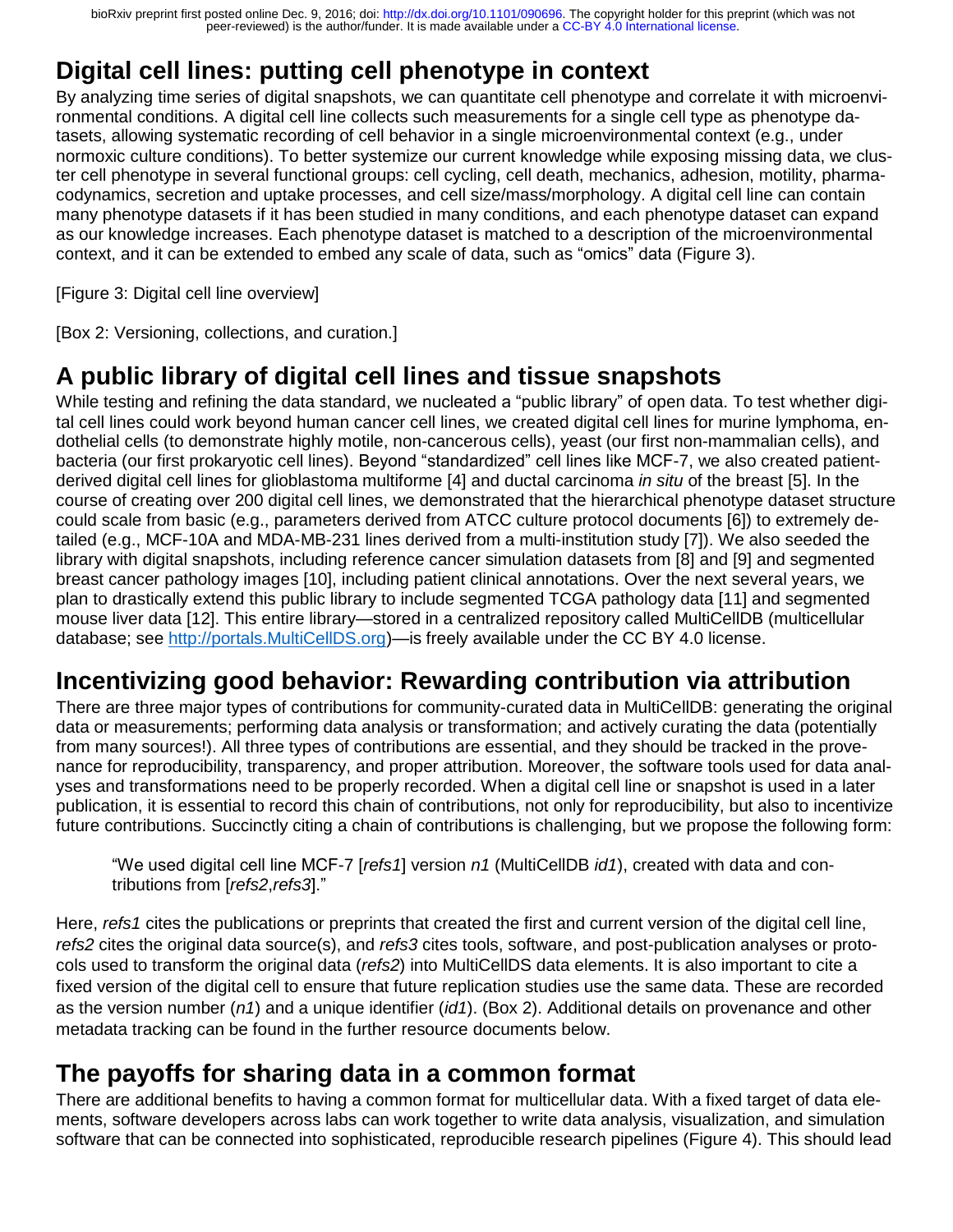to higher-quality software with development costs spread over more labs, while allowing researchers to crossvalidate their results in a variety of compatible tools.

Because MultiCellDS uses the same data elements for experimental, clinical and simulation data, we can even use the same tools across disciplines, allowing better integration of experimental data into simulations, and more quantitative model validation. Insights in one domain can more readily "cross-pollinate" advances in the others when the data can be seamlessly read by the same tools across disciplines. Storing standardized data in centralized data repositories helps to archive critical data in the long term, thus improving reproducibility and repeatability. Moreover, MultiCellDS contributors can potentially widen their impact with increased data reuse and citations.

[Figure 4: Sample integrated workflows using MultiCellDS data]

#### *Getting a bird's eye view of biology with centralized data repositories*

By uniformly collecting cell phenotype knowledge in a centralized repository (MultiCellDB), we gain a unique opportunity to take a step back from focused single-lab investigations to compare cell behavior across many cell types. This uniform recording will help us to identify conserved behavior as well as contradictory data that may point to unknown biology or experimental error. Moreover, we can more readily identify gaps in our knowledge, to more systematically plan future experiments.

#### **Future directions, challenges, and a call to arms**

We have developed a standard to systematically record cell phenotypes, microenvironmental conditions, and the state of multicellular systems. In doing so, we created an initial "public library" of digital cell lines and tissue snapshots. Building upon this, the community is actively creating an ecosystem of standards-compliant software to analyze, visualize, and simulate these shared data. In the near future, multidisciplinary teams will mine the shared data repository to formulate new biological hypotheses, encode these into computer models, and compare simulation outputs to experimental and clinical data to test and refine the hypotheses. Standardized data and shared software tools could accelerate this process, helping to close the gap between the benchtop, mathematical models, and the clinic.

Yet challenges remain. Recording the phenotypes of many cells in snapshots—or of single cell types in digital cell lines—falls short of multicellular biology. This is analogous to many actors delivering monologues on a shared stage. Drama and biology get interesting when the players interact. We must next characterize cell *networks*, including cell-cell interactions, cell mutations, and cell lineages. These enhancements can be woven into MultiCellDS using complementary ontologies, such as the Cell Behavior Ontology [13].

We must also expand the phenotype datasets to incorporate other critical measurements, such as genomic, proteomic, and metabolomics data. Moreover, we must account for the hysteresis in cell phenotype parameters: cells undergoing stresses do not always return to their original phenotypes once the stresses are removed. The community has begun testing ideas to addresses these key facets to multicellular systems biology, but broader participation is needed.

This early groundwork relied heavily upon data scientists and mathematicians to define data elements to characterize cell phenotype, microenvironmental conditions, and metadata. It is time to grow the community. We need experts across experimental biology and clinical practice to improve and expand the digital cell lines. We need a community discussion on what it means to improve a measurement—how do we know that a new measurement of cell motility is better than the old one? This will lead to useful discussions of not just reproducibility, but quality assurance in experimental pipelines. Over time, it will provide a useful library of "reference phenotype values" to help experimentalists to quantitatively compare their findings and separate protocol differences from genuine biological effects.

Moving forward, we must ensure that data donation and curation are user-friendly, and that the data standard evolves to meet the needs of the community. Just as community encyclopedias rely upon volunteer editors to update articles, we need volunteers to transform the scattered treasure of unannotated data into curated, standardized data in MultiCellDB. As MultiCellDS grows, we anticipate making the leap from a grassroots effort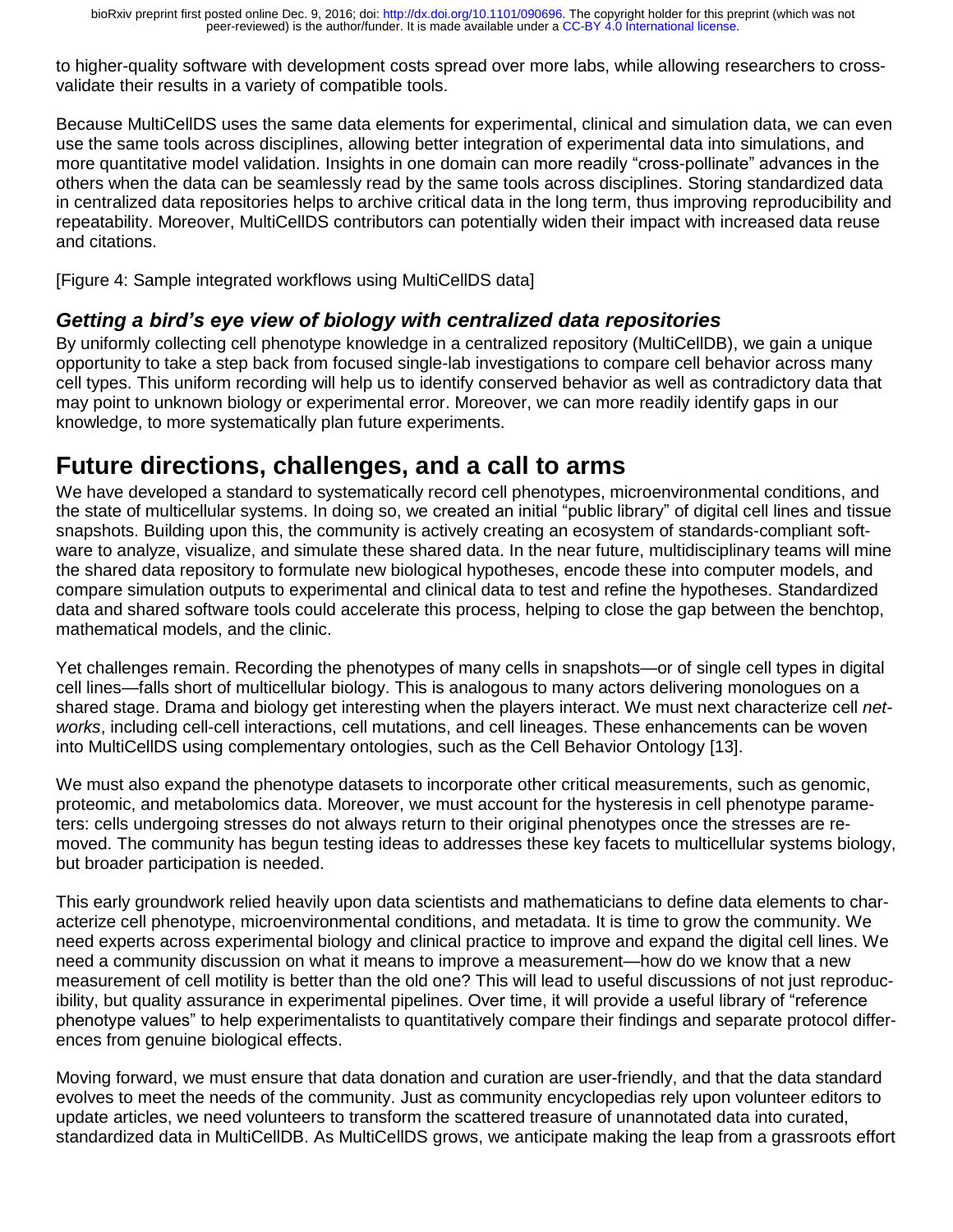to a self-sustaining community, where the availability of standardized data and compatible software drives further adoption, contributions, new techniques, and community growth. Lastly, it is up to the community to make use of the data: to contribute more data; to mine the data for patterns that drive new hypotheses; to test new hypotheses in computational, experimental, and clinical models; and to unlock new knowledge that drives scientific progress and yields new therapies and strategies to improve health.

## **Acknowledgements**

We thank the Breast Cancer Research Foundation for the generous support in developing the MultiCellDS standard and initial repository. This work was also funded in part by the National Cancer Institute (5U54CA143907, 1R01CA180149). We thank the Lawrence J. Ellison Institute for Transformative Medicine for institutional support. Thanks also to the MultiCellDS review panel and the broader scientific community for their encouragement, participation, and data and software donations. Without a community, a data standard is just an XML file.

#### **Further resources**

The MultiCellDS project website is hosted at [http://MultiCellDS.org.](http://multicellds.org/) A list of MultiCellDB portals, including the MultiCellDB reference repository, can be found at [http://portals.MultiCellDS.org.](http://portals.multicellds.org/)

Extra documentation on MultiCellDS includes:

- 1. A more detailed "white paper" on the MultiCellDS standard and development process. [<http://dx.doi.org/10.1101/090456>]
- 2. User-focused overview of the data standard. [\[https://dx.doi.org/10.6084/m9.figshare.4269254.v1\]](https://dx.doi.org/10.6084/m9.figshare.4269254.v1).
- 3. List of supported cell cycle representations. [\[https://dx.doi.org/10.6084/m9.figshare.4269263.v1\]](https://dx.doi.org/10.6084/m9.figshare.4269263.v1)
- 4. Computer-generated documentation on the full standard, based upon the XML schema. [\[https://dx.doi.org/10.6084/m9.figshare.4269269\]](https://dx.doi.org/10.6084/m9.figshare.4269269).
- 5. The XML schema that official encodes the data standard. [\[https://dx.doi.org/10.6084/m9.figshare.4269272.v1](https://dx.doi.org/10.6084/m9.figshare.4269272.v1) and [https://dx.doi.org/10.6084/m9.figshare.4269275\]](https://dx.doi.org/10.6084/m9.figshare.4269275).
- 6. OWL ontology. [\[http://MultiCellDS.org/ont/multicellds.owl\]](http://multicellds.org/ont/multicellds.owl).
- 7. A protocol to transform DCIS pathology data into patient-derived digital cell lines. [\[https://dx.doi.org/10.6084/m9.figshare.4269248.v1\]](https://dx.doi.org/10.6084/m9.figshare.4269248.v1).
- 8. Mathematical models used in the Chaste demonstration of MultiCellDS digital snapshots [\[https://dx.doi.org/10.6084/m9.figshare.4272242\]](https://dx.doi.org/10.6084/m9.figshare.4272242).
- 9. Matlab script used to help create ATCC-based digital cell lines [\[https://sourceforge.net/projects/multicellds/files/Tools/ATCC\\_to\\_digital\\_cell\\_lines/\]](https://sourceforge.net/projects/multicellds/files/Tools/ATCC_to_digital_cell_lines/)
- 10. Community norms for curation, versioning, and new data elements [\[https://dx.doi.org/10.6084/m9.figshare.4272374.v1\]](https://dx.doi.org/10.6084/m9.figshare.4272374.v1).
- 11. Current MultiCellDS invited reviewers. [\[http://MultiCellDS.org/Team.php#review\\_panel\]](http://multicellds.org/Team.php#review_panel)
- 12. MultiCellDS invited reviewers (rounds 1-3, through Nov. 2016). [\[https://dx.doi.org/10.6084/m9.figshare.4272197\]](https://dx.doi.org/10.6084/m9.figshare.4272197)

All MultiCellDS documentation can be found at [http://MultiCellDS.org/Documentation.php.](http://multicellds.org/Documentation.php)

A list of MultiCellDS-compatible software is maintained at [http://software.MultiCellDS.org.](http://software.multicellds.org/)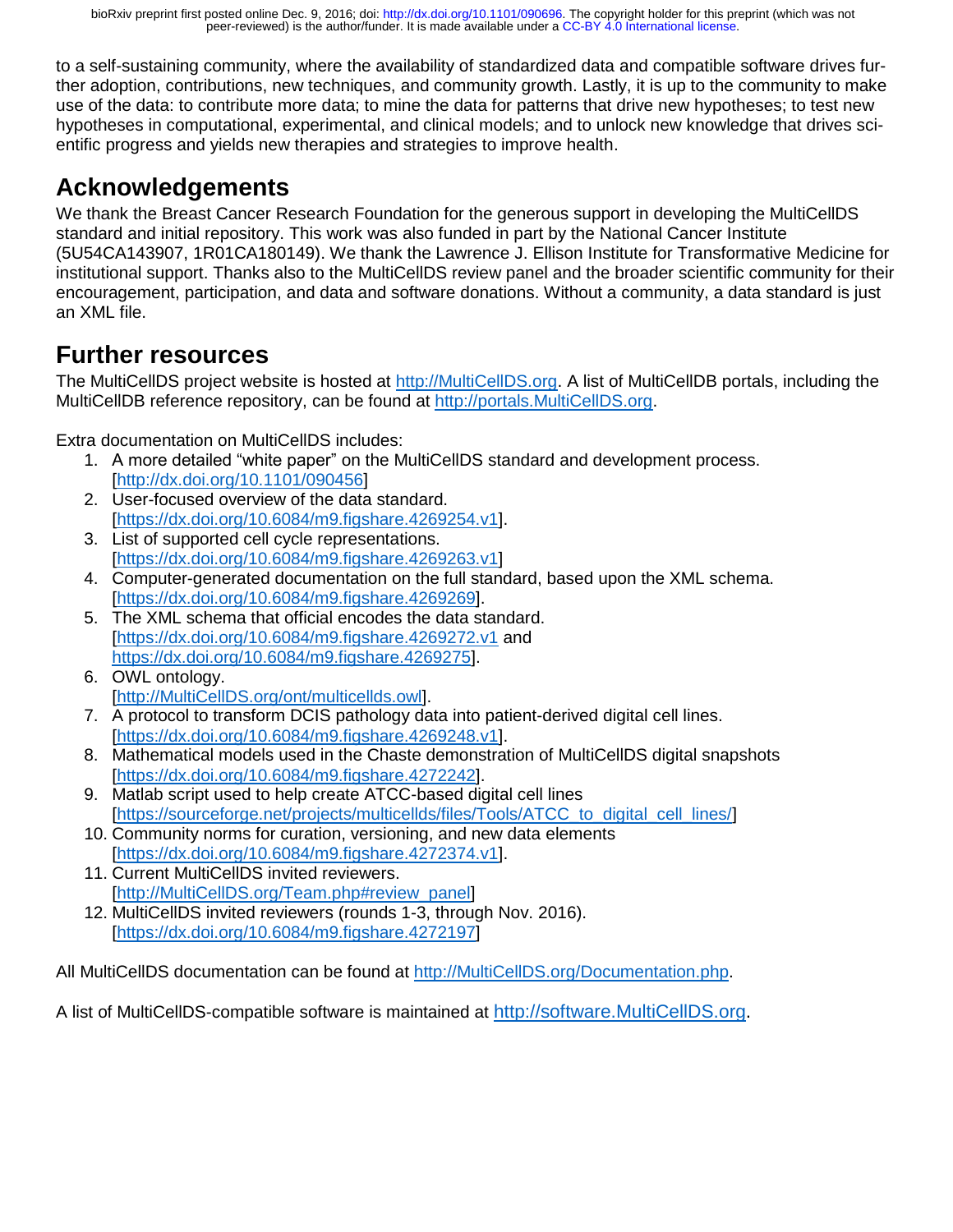#### **References**

- 1. Ashburner, M., et al., *Gene ontology: tool for the unification of biology. The Gene Ontology Consortium.* Nat Genet, 2000. **25**(1): p. 25-9.
- 2. Hucka, M., et al., *The systems biology markup language (SBML): a medium for representation and exchange of biochemical network models.* Bioinformatics, 2003. **19**(4): p. 524-31.
- 3. Macklin, P. *MultiCellDS Project Website*. 2014-present; Available from: [http://MultiCellDS.org.](http://multicellds.org/)
- 4. Baldock, A.L., et al., *From patient-specific mathematical neuro-oncology to precision medicine.* Front Oncol, 2013. **3**: p. 62.
- 5. Edgerton, M.E., et al., *A novel, patient-specific mathematical pathology approach for assessment of surgical volume: application to ductal carcinoma in situ of the breast.* Anal Cell Pathol (Amst), 2011. **34**(5): p. 247-63.
- 6. Physical Sciences-Oncology Network. *BACKGROUND INFORMATION AND SOPS*. [cited 2015 May 25, 2015]; Available from: [https://physics.cancer.gov/bioresources/SOPs.aspx.](https://physics.cancer.gov/bioresources/SOPs.aspx)
- 7. Physical Sciences Oncology Centers, N., et al., *A physical sciences network characterization of non-tumorigenic and metastatic cells.* Sci Rep, 2013. **3**: p. 1449.
- 8. Mirams, G.R., et al., *Chaste: an open source C++ library for computational physiology and biology.* PLoS Comput Biol, 2013. **9**(3): p. e1002970.
- 9. Macklin, P., et al., *Patient-calibrated agent-based modelling of ductal carcinoma in situ (DCIS): from microscopic measurements to macroscopic predictions of clinical progression.* J Theor Biol, 2012. **301**: p. 122-40.
- 10. Dong, F., et al., *Computational pathology to discriminate benign from malignant intraductal proliferations of the breast.* PLoS One, 2014. **9**(12): p. e114885.
- 11. Cancer Genome Atlas, N., *Comprehensive molecular portraits of human breast tumours.* Nature, 2012. **490**(7418): p. 61-70.
- 12. Hoehme, S., et al., *Prediction and validation of cell alignment along microvessels as order principle to restore tissue architecture in liver regeneration.* Proc Natl Acad Sci U S A, 2010. **107**(23): p. 10371-6.
- 13. Sluka, J.P., et al., *The cell behavior ontology: describing the intrinsic biological behaviors of real and model cells seen as active agents.* Bioinformatics, 2014. **30**(16): p. 2367-74.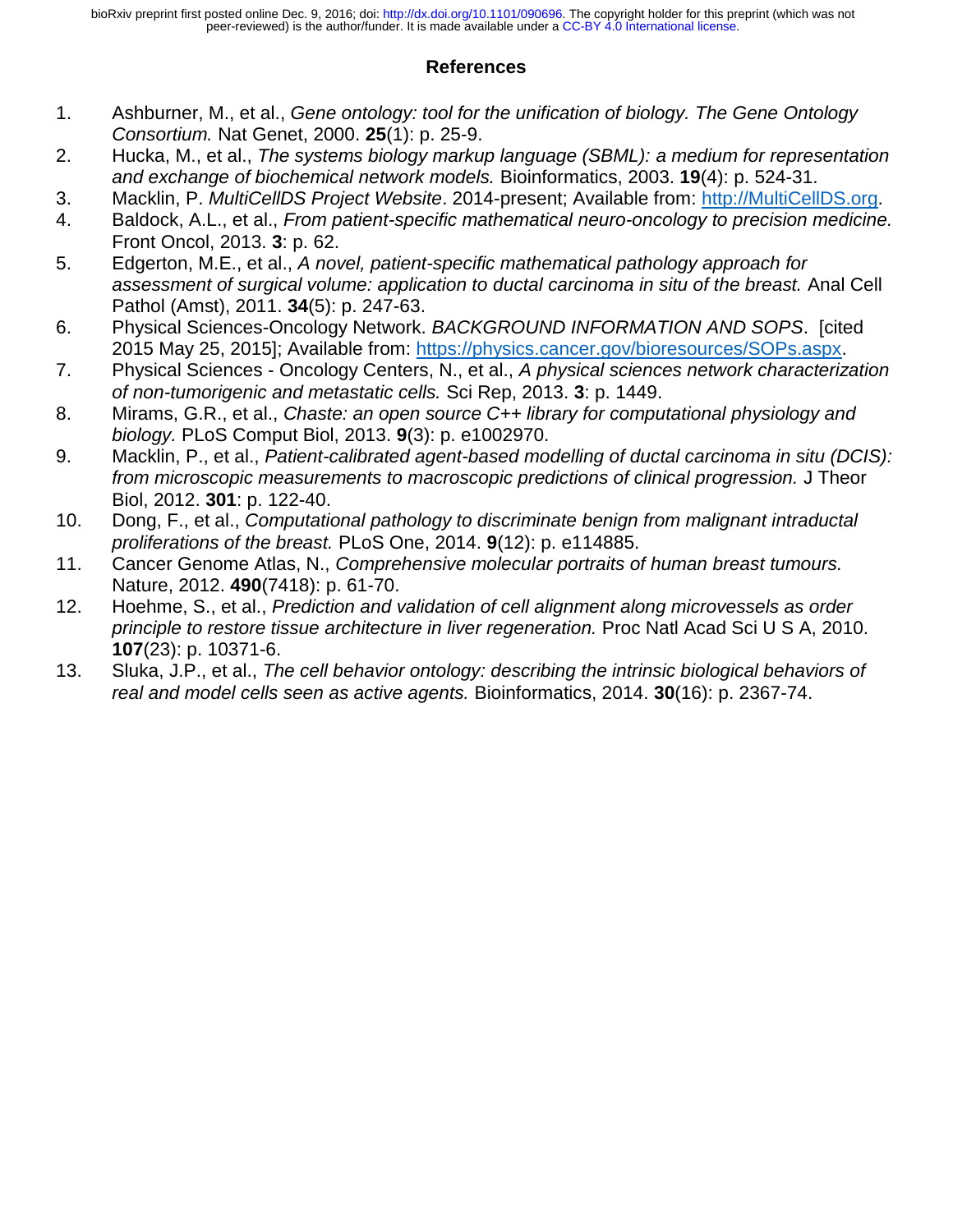peer-reviewed) is the author/funder. It is made available under a [CC-BY 4.0 International license.](http://creativecommons.org/licenses/by/4.0/) bioRxiv preprint first posted online Dec. 9, 2016; doi: [http://dx.doi.org/10.1101/090696.](http://dx.doi.org/10.1101/090696) The copyright holder for this preprint (which was not

#### **Figures, Text boxes, and captions:**



**Figure 1: Integration of experimental, clinical, and computational workflows with standardized data.** Standardized data formats make it possible to integrate experimental, clinical, and computational workflows, through shared data repositories and standards-compliant software tools. All three workflows share common tasks, such as image analysis, feature extraction, and data analysis. By adopting the same data formats, researchers in any workflow can leverage software tools and advances developed for the other workflows. Moreover, insights from each workflow could be shared in centralized repositories of shared data, potentially allowing new interactions between previously separate research teams and workflows.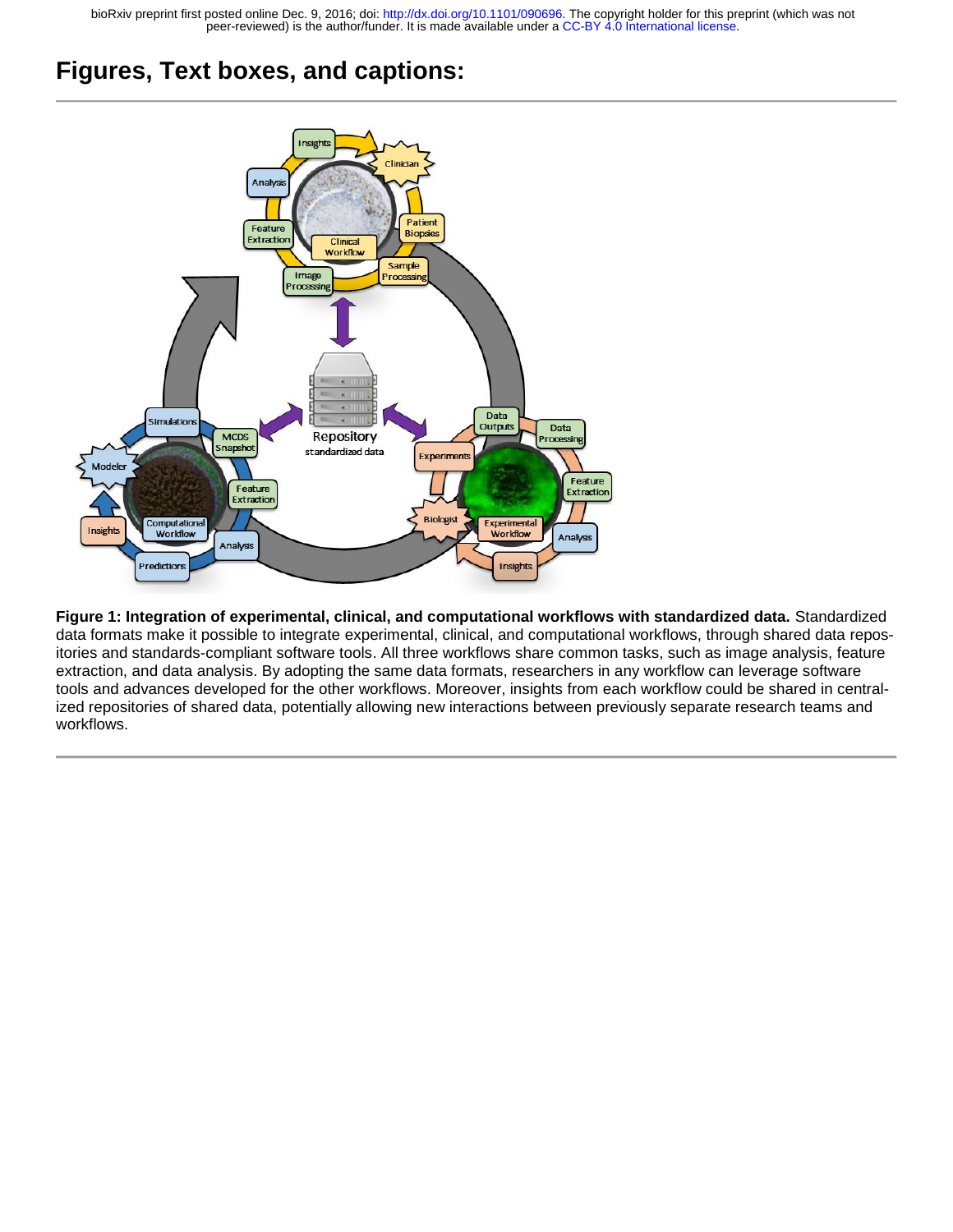| data element<br>XML | a specific measurement (e.g., the radius of a cell nucleus); the smallest unit of data in MultiCellDS<br>An extensible markup language (similar to HTML used for webpages), which can order data element<br>hierarchically to match their relationships in biology |
|---------------------|--------------------------------------------------------------------------------------------------------------------------------------------------------------------------------------------------------------------------------------------------------------------|
| XML schema          | A template for XML data, which describes the allowed data elements and how they can be arranged                                                                                                                                                                    |
| metadata            | Data about the data: extra information such as units, scale, uncertainty, or provenance                                                                                                                                                                            |
| ontology            | A controlled dictionary of allowed terms                                                                                                                                                                                                                           |
| <b>OWL</b>          | A standardized ontology file, in the "web ontology language" format                                                                                                                                                                                                |
| provenance          | The history of who created data, who revised it, who maintains it, and where it is published.                                                                                                                                                                      |
| <b>MultiCelIDS</b>  | multicellular data standard                                                                                                                                                                                                                                        |
| MultiCelIDB         | MultiCellDS database                                                                                                                                                                                                                                               |
| MultiCellXML        | MultiCellDS data, written in an XML format                                                                                                                                                                                                                         |
| phenotype dataset   | A collection of cell phenotype and other measurements, in a single microenvironmental context                                                                                                                                                                      |
| digital cell line   | A collection of phenotype datasets and key metadata for a single biological cell line or type                                                                                                                                                                      |
| digital snapshot    | A readout of all cells, their phenotypes, and the microenvironment at a single time                                                                                                                                                                                |
| collection          | A logical grouping of digital cell lines, digital snapshots, collections, or a combination of these                                                                                                                                                                |

**Box 1:** Glossary of key terms and concepts in the MultiCellDS project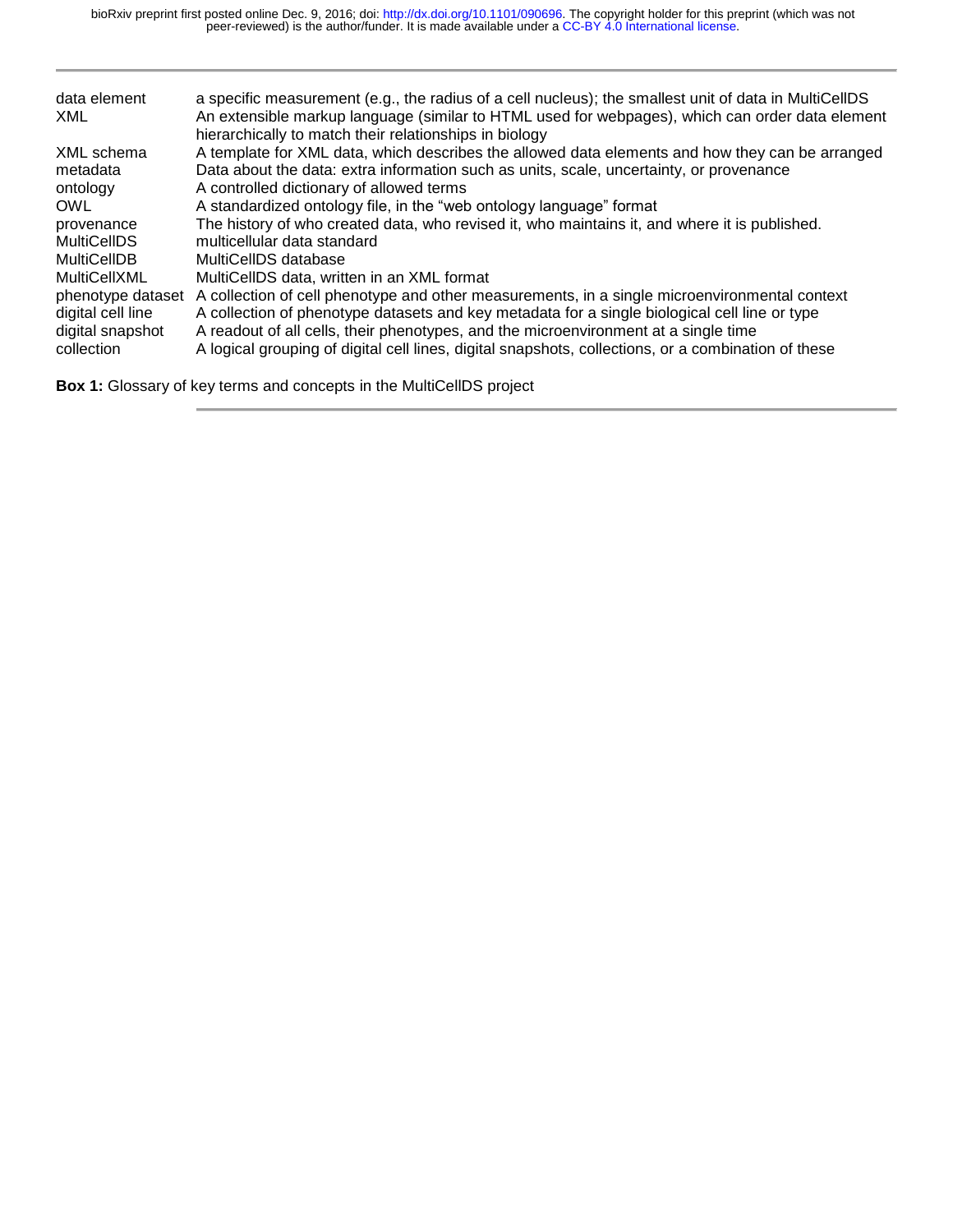peer-reviewed) is the author/funder. It is made available under a [CC-BY 4.0 International license.](http://creativecommons.org/licenses/by/4.0/) bioRxiv preprint first posted online Dec. 9, 2016; doi: [http://dx.doi.org/10.1101/090696.](http://dx.doi.org/10.1101/090696) The copyright holder for this preprint (which was not



**Figure 2: Digital cell line overview**. Top left: Main elements in a *phenotype dataset* include microenvironmental conditions (context) and one or more phenotype measurements, grouped by function. Top right: A *digital cell line* collects metadata and multiple phenotype datasets. Bottom: Many labs can contribute to a digital cell line according to their expertise, while active community curation can mine the scientific literature to fill in the gaps in knowledge. Over time, digital cell lines aggregate biological insights from many sources.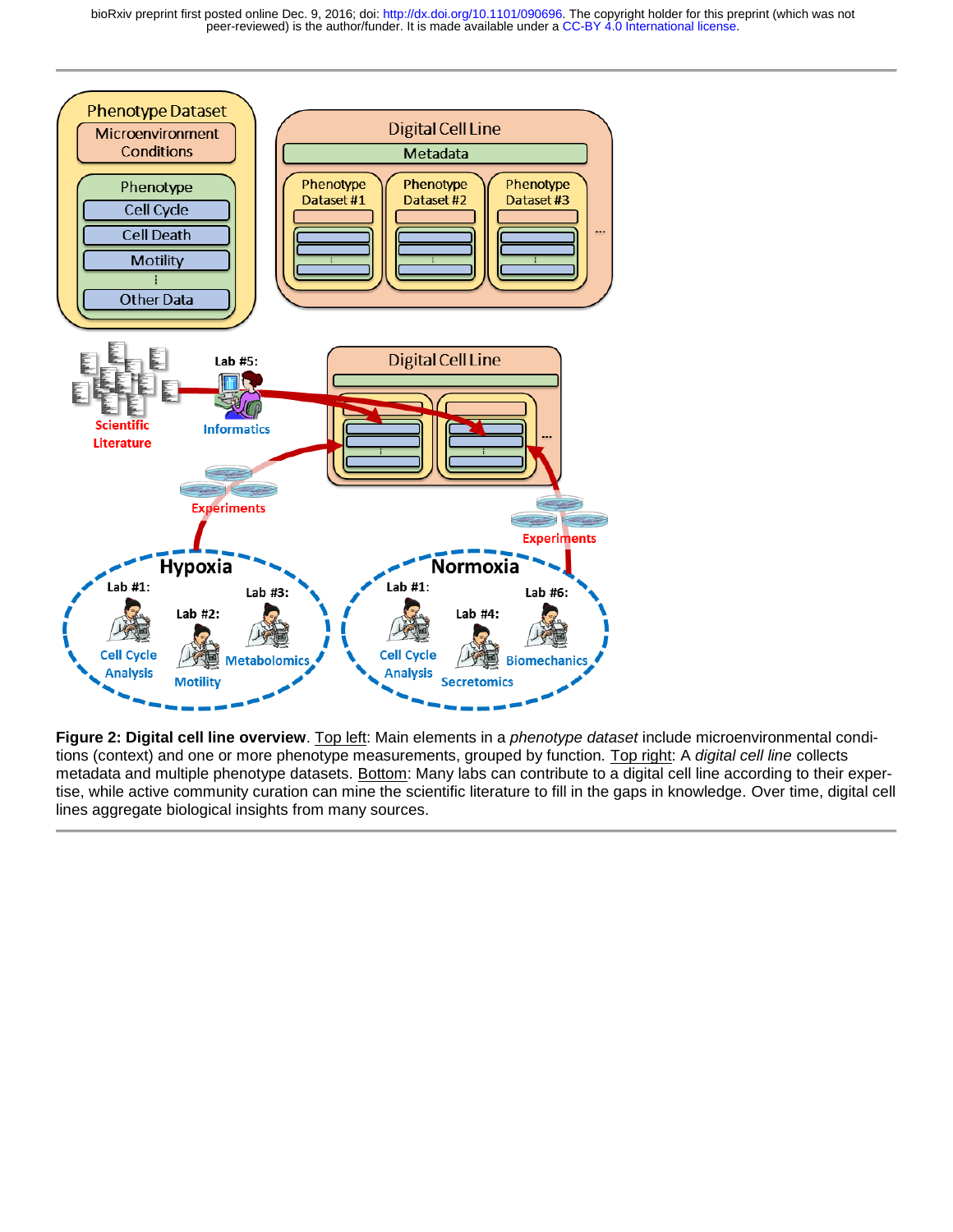peer-reviewed) is the author/funder. It is made available under a [CC-BY 4.0 International license.](http://creativecommons.org/licenses/by/4.0/) bioRxiv preprint first posted online Dec. 9, 2016; doi: [http://dx.doi.org/10.1101/090696.](http://dx.doi.org/10.1101/090696) The copyright holder for this preprint (which was not



**Figure 3: Digital snapshot overview**. A digital snapshot captures metadata including details on the scientists (user metadata), cell lines and growth medium used (experimental details), information on the microenvironment such as one or more substrates sampled on a mesh, and a list of cells including their positions (state) and phenotypes. This storage paradigm can be applied to simulation data and segmented pathology images.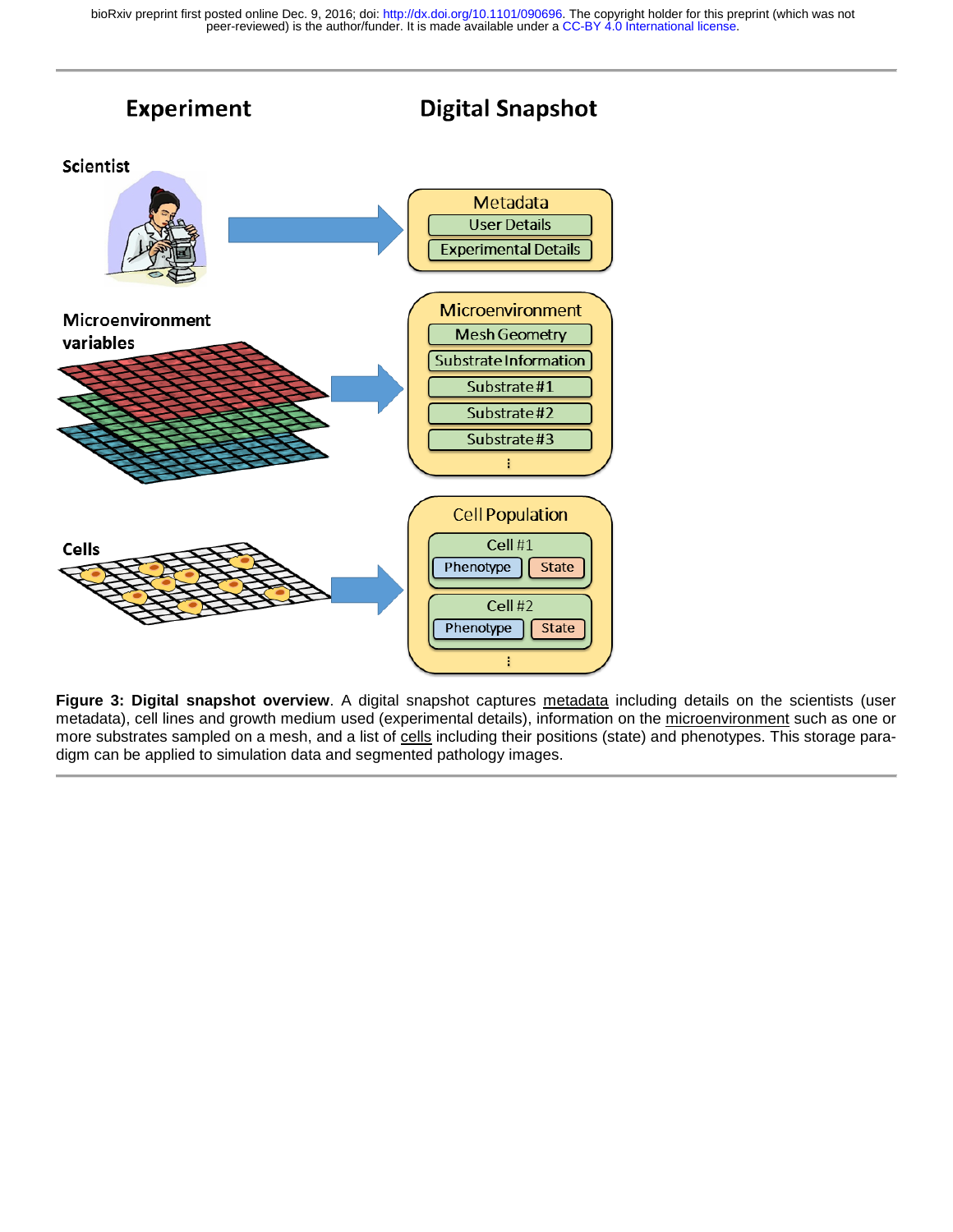**Box 2: Versioning, Collections, and curation.** To help with curation and reproducibility, digital cell lines are maintained with unique hierarchical classification numbers that increase as the data are changed. Drawing upon good practices from version control software in software engineering, digital cell lines can be split (forked) into branches maintained by different groups with different strengths and interests, and subsequently re-merged into a master branch to incorporate all the improvements. Related digital cell lines (or snapshots) can be bundled into collections to communicate ideas or knowledge that span multiple digital cell lines and/or snapshots, such as time series data (many digital snapshots) or patient cohorts (many patient-derived digital cell lines and corresponding digital pathology snapshots). These features help MultiCellDS to represent the variety and multitude of data expected in multicellular experimental, simulation, and clinical biology.